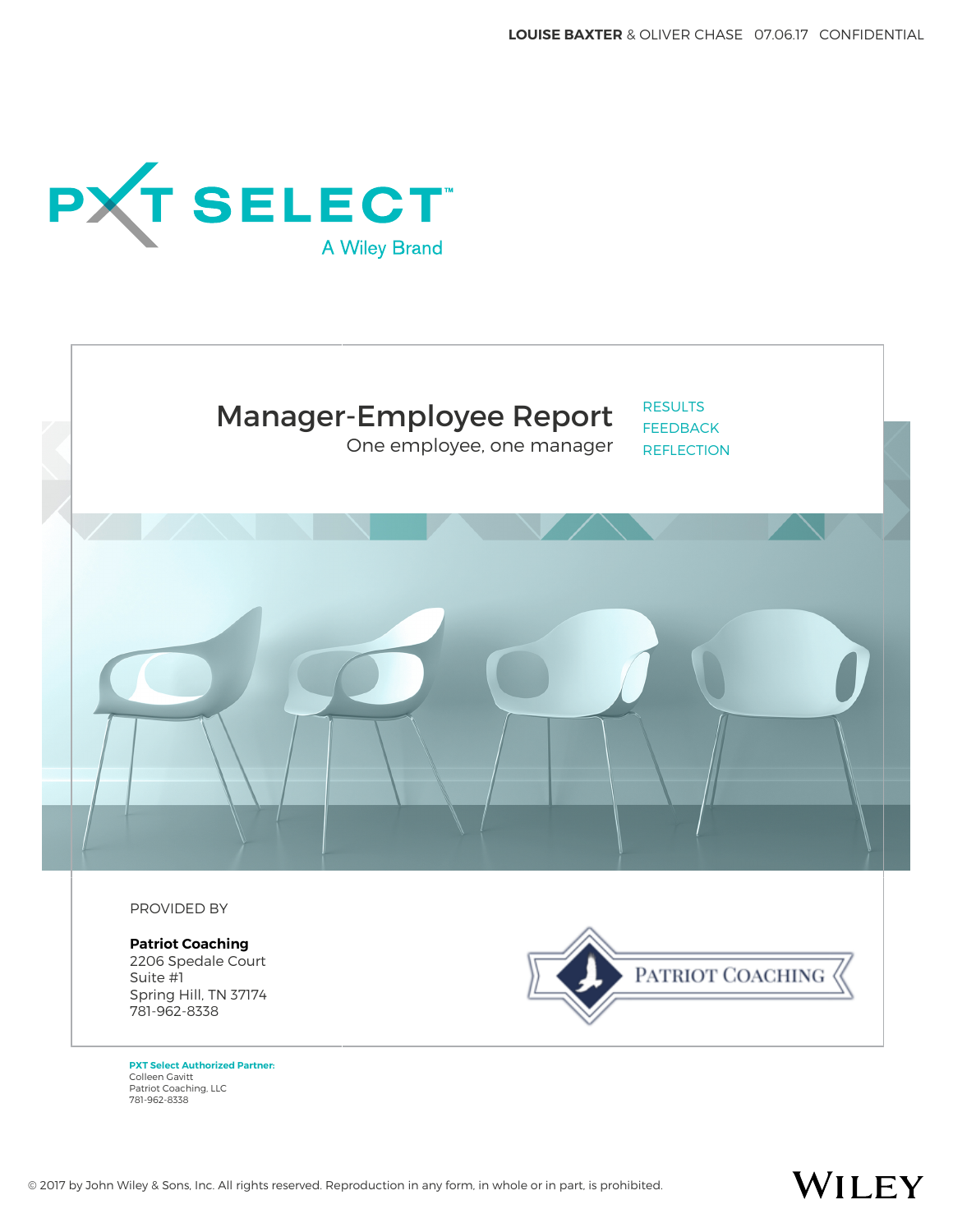# INTRODUCTION

This report is designed to provide you with information concerning your compatibility as a manager with your employee, Oliver Chase. Knowing more about your similarities and differences will help you forge a better understanding of how you can work together to realize the highest potential for both of you.

| What's in this report?                                                                                     |                                                                                                                        |                                                                                                                          |  |  |  |  |  |
|------------------------------------------------------------------------------------------------------------|------------------------------------------------------------------------------------------------------------------------|--------------------------------------------------------------------------------------------------------------------------|--|--|--|--|--|
| <b>RESULTS</b><br>Your assessment<br>results are compared<br>to the employee's on<br>nine different scales | <b>FEEDBACK</b><br>You will receive<br>personalized feedback<br>based on how your results<br>compare to the employee's | <b>REFLECTION</b><br>Along with a quick<br>review, you will be given<br>questions to answer and<br>use as an action plan |  |  |  |  |  |
|                                                                                                            |                                                                                                                        |                                                                                                                          |  |  |  |  |  |

## What do I need to know about this process?

Everyone has preferences for how they want to be managed. And managers also have a preferred style of supervising and developing their staff. This report will help you better understand these preferences. With this information, you will have a greater understanding about your fit in a supervisory role with Oliver Chase, which will help you improve your working relationship with him. Here are some additional points for you to consider:

- Even if there isn't a perfect fit, this report will present you with numerous ways you can make improvements.
- Information is powerful—the more you understand the people you work with, the more effective you will be as a manager.
- Have each of your direct reports take this assessment so you can enhance your effectiveness with each individual.
- Use this report to identify potential conflicts or difficulties so you can act before they develop into real problems.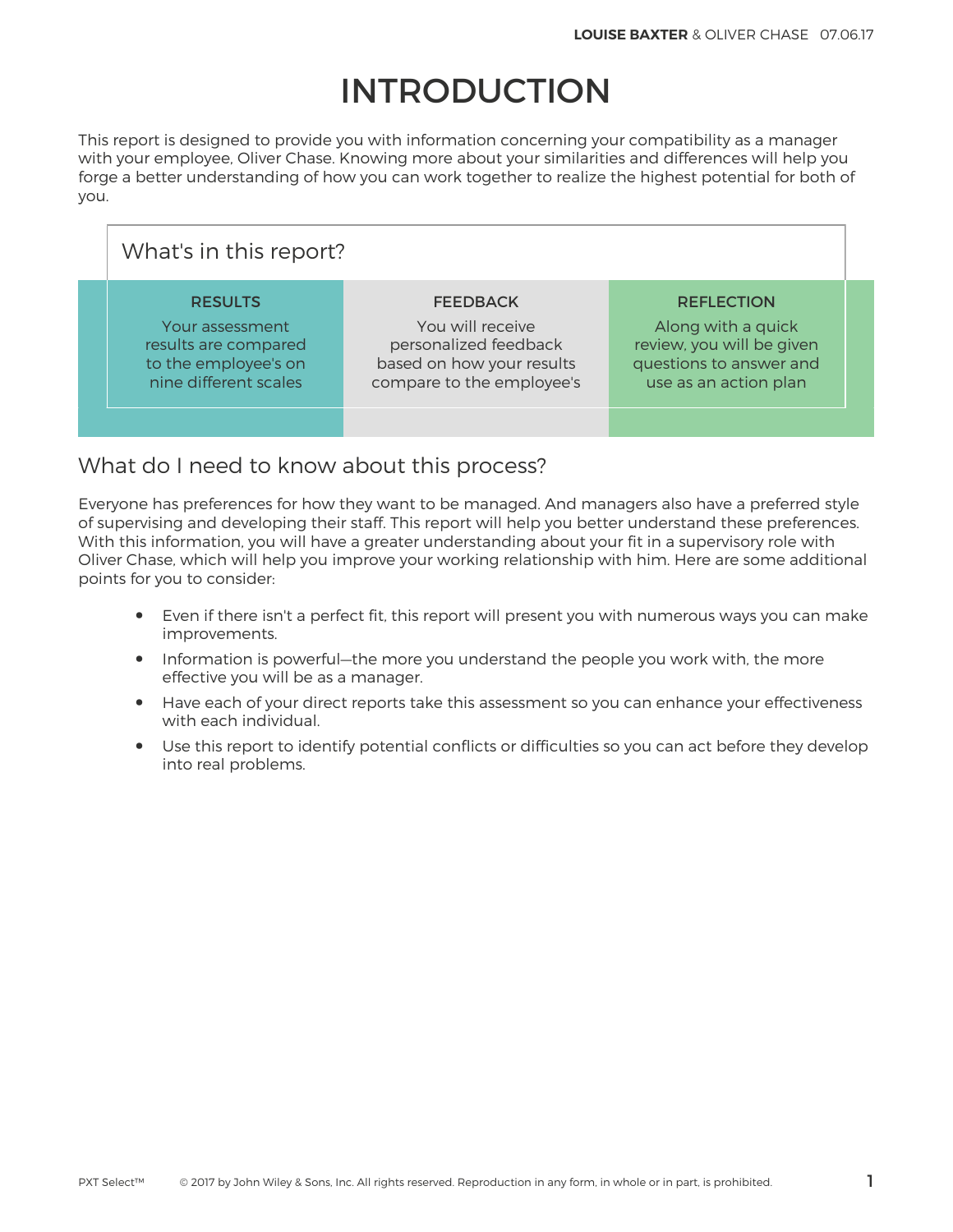# RESULTS SUMMARY

Louise Baxter and Oliver Chase

Your and Oliver Chase's results are shown on the nine behavioral scales below. Your score is on the top row labeled with "You," and Oliver Chase's score is on the bottom labeled with his initials. Further explanation of each score is provided on the subsequent pages of this report.

#### Pace

#### Assertiveness

#### **Conformity**

#### Outlook

#### **Decisiveness**

#### Accommodation

#### Independence

#### **Judgment**

| Pace                                                |                                                                                                         |           | You       |           |           |           |                      |
|-----------------------------------------------------|---------------------------------------------------------------------------------------------------------|-----------|-----------|-----------|-----------|-----------|----------------------|
| Overall rate of task<br>completion                  | < STEADY                                                                                                |           |           |           | <b>OC</b> |           | URGENT >             |
| <b>Assertiveness</b>                                |                                                                                                         |           | You       |           |           |           |                      |
| Expression of opinions<br>and need for control      | < UNASSUMING                                                                                            |           |           |           | <b>OC</b> |           | FORCEFUL >           |
| <b>Sociability</b><br>Desire for interaction with   | You                                                                                                     | <b>OC</b> |           |           |           |           |                      |
| others                                              | <reserved< td=""><td></td><td></td><td></td><td></td><td></td><td><b>OUTGOING &gt;</b></td></reserved<> |           |           |           |           |           | <b>OUTGOING &gt;</b> |
| <b>Conformity</b>                                   |                                                                                                         |           | You       |           |           |           |                      |
| Attitude on policies and<br>supervision             | < STRONG-WILLED                                                                                         |           |           | <b>OC</b> |           |           | COMPLIANT >          |
| <b>Outlook</b>                                      |                                                                                                         |           |           |           | You       |           |                      |
| Anticipation of outcomes<br>and motives             | OC<br>< SKEPTICAL                                                                                       |           |           |           |           |           | TRUSTING >           |
| <b>Decisiveness</b>                                 |                                                                                                         |           |           |           | You       |           |                      |
| Use of speed and caution<br>to make decisions       | < DELIBERATE                                                                                            | <b>OC</b> |           |           |           |           | BOLD >               |
| <b>Accommodation</b>                                |                                                                                                         |           | You       |           |           |           |                      |
| Inclination to tend to<br>others' needs and ideas   | < STEADFAST                                                                                             |           | <b>OC</b> |           |           |           | AGREEABLE >          |
| Independence                                        |                                                                                                         |           |           | You       |           |           |                      |
| Level of preference for<br>instruction and guidance | < RELIANT                                                                                               |           |           |           | <b>OC</b> |           | AUTONOMOUS >         |
| <b>Judgment</b>                                     |                                                                                                         |           |           | You       |           |           |                      |
| Basis for forming opinions<br>and making decisions  | < INTUITIVE                                                                                             |           |           |           |           | <b>OC</b> | FACTUAL >            |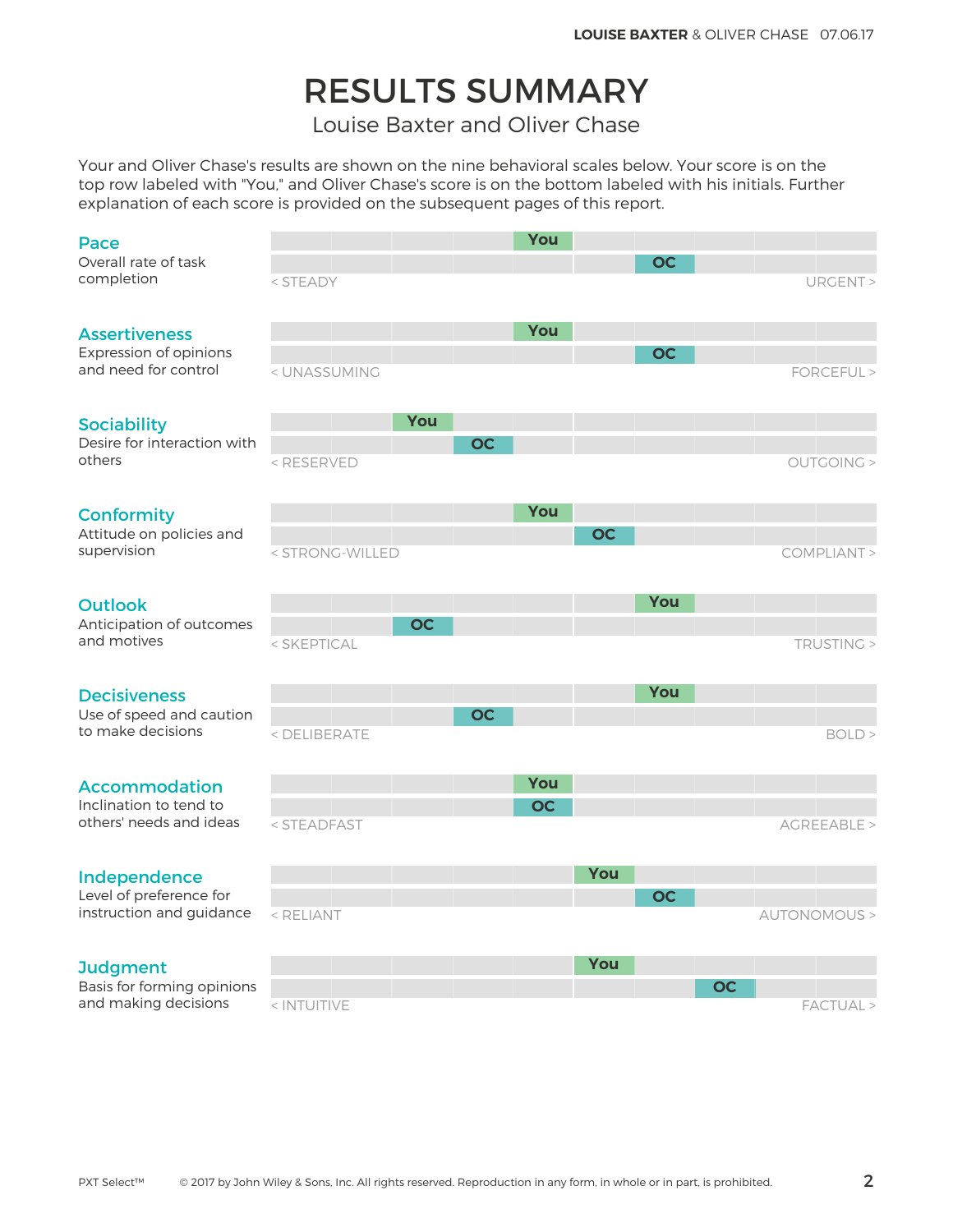# PACE

### **Pace** Overall rate of task completion



# Working Together

You tend to have a somewhat steady pace while Oliver Chase performs at a rather urgent pace. He likely prefers to work briskly and have a continual workflow and fairly pressing deadlines. He may even enjoy juggling multiple projects at a time. However, you may believe in maintaining a fairly relaxed environment free from unjustified urgency and chaos. If projects are too slow and he is not particularly challenged, he may ultimately disengage.

- You tend to prefer a steady pace that lets you be productive without feeling rushed.
- You may spend some time thinking through your tasks and projects before starting.
- You can mostly likely pick up the pace when necessary.

#### YOUR TENDENCIES: OLIVER'S TENDENCIES:

- He prefers to work at a somewhat brisk pace, but will slow down when more care is required.
- He is comfortable acting with a sense of urgency.
- He may dislike work that is too repetitive.

### Consider This

Provide Oliver Chase with sufficient variety in his tasks, and remind him to slow down when more care is required.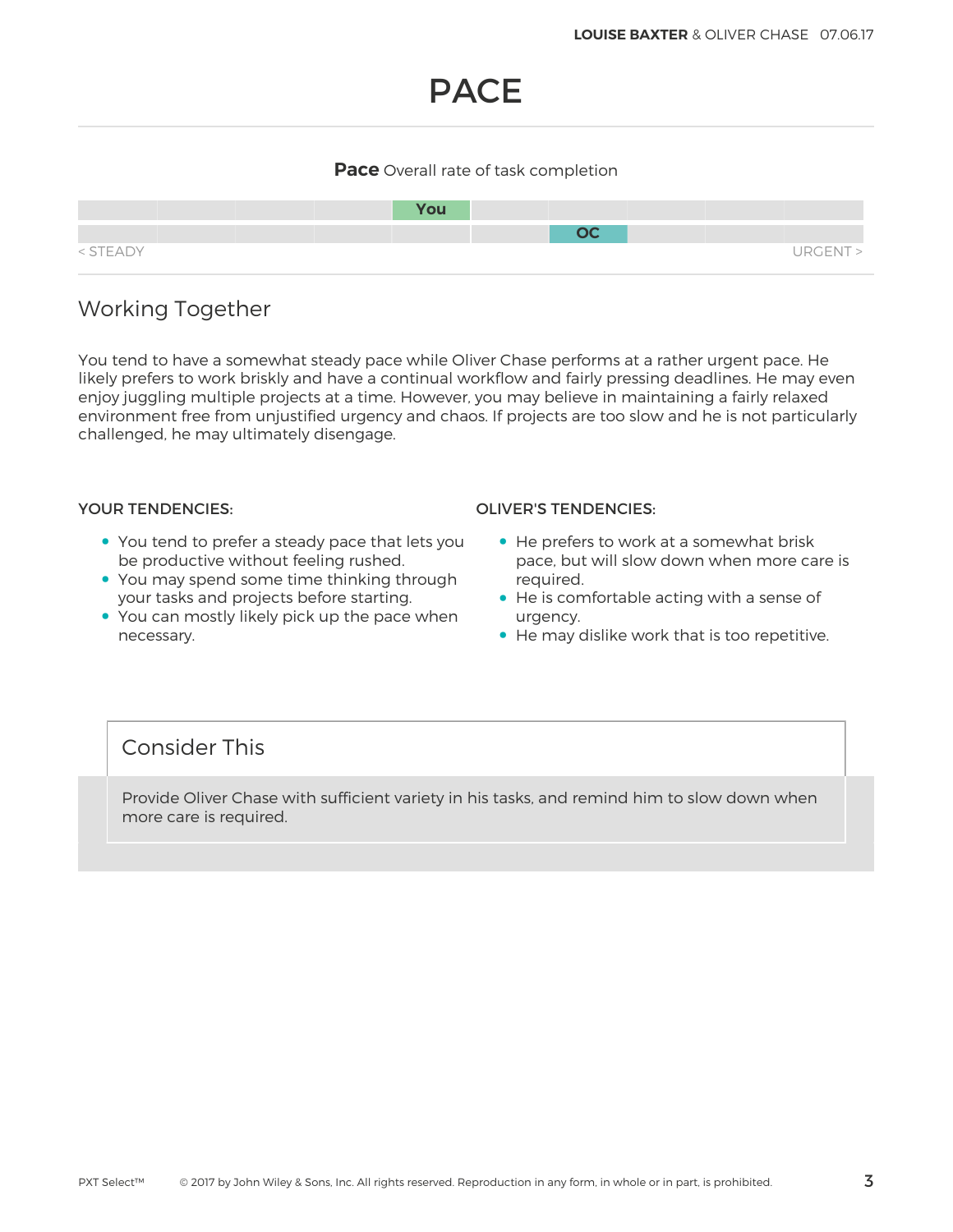# ASSERTIVENESS

### **Assertiveness** Expression of opinions and need for control



# Working Together

You tend to be somewhat unassuming while Oliver Chase tends to be somewhat forceful. In most cases, he will contribute well in team discussions and freely offer his opinions and ideas. Yet, at times, he may wind up dominating discussions or situations, and you will have to assert your authority, which may not be particularly comfortable for you. Lay out the ground rules up front and state clearly how each team member may contribute without undue challenge, giving him direction, when necessary, to eliminate confrontational behavior.

- You are likely comfortable letting others take charge.
- You may withhold your opinions unless you're certain they'll be well received.
- You may let others enforce unpopular decisions without objection.

#### YOUR TENDENCIES: OLIVER'S TENDENCIES:

- He may sometimes prefer to lead discussions and take charge of situations.
- He may be motivated by situations in which he is held accountable for results.
- He is generally comfortable and confident expressing his opinions.

### Consider This

Give Oliver Chase opportunities to take the lead on some discussions and assignments, but encourage him to actively seek out feedback from his less assertive colleagues.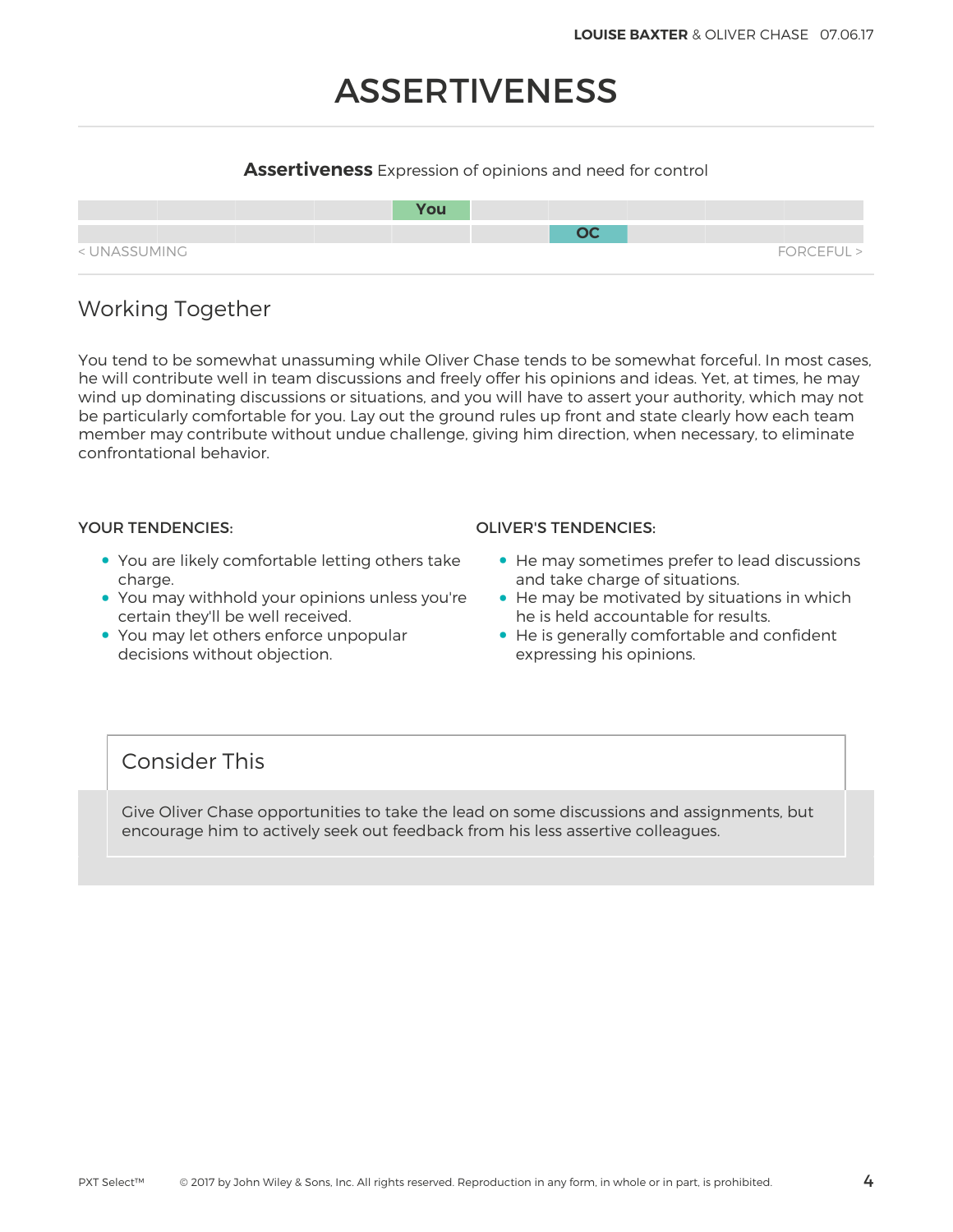# **SOCIABILITY**

### **Sociability** Desire for interaction with others



# Working Together

You and Oliver Chase both tend to be reserved. You probably appreciate that he doesn't waste a lot of time making small talk, but rather focuses his communications on the task at hand. However, others may view him as unapproachable or distant, so be sure to encourage his involvement and interaction with others. You may need to let your guard down to set an example of openness.

- You may prefer work that doesn't involve much, if any, collaboration.
- You likely prefer to have one-on-one conversations rather than large group discussions.
- You may sometimes come across as unapproachable to people who don't know you well.

#### YOUR TENDENCIES: OLIVER'S TENDENCIES:

- He tends to prefer working alone, but he is comfortable collaborating with others when necessary.
- He likely needs time to recharge after a lot of interaction with others.
- He may often try to figure things out on his own before seeking input from others.

### Consider This

Oliver Chase prefers to work in isolation but can stretch beyond his comfort zone, so involve him in some collaborative activities to encourage him to build relationships with colleagues.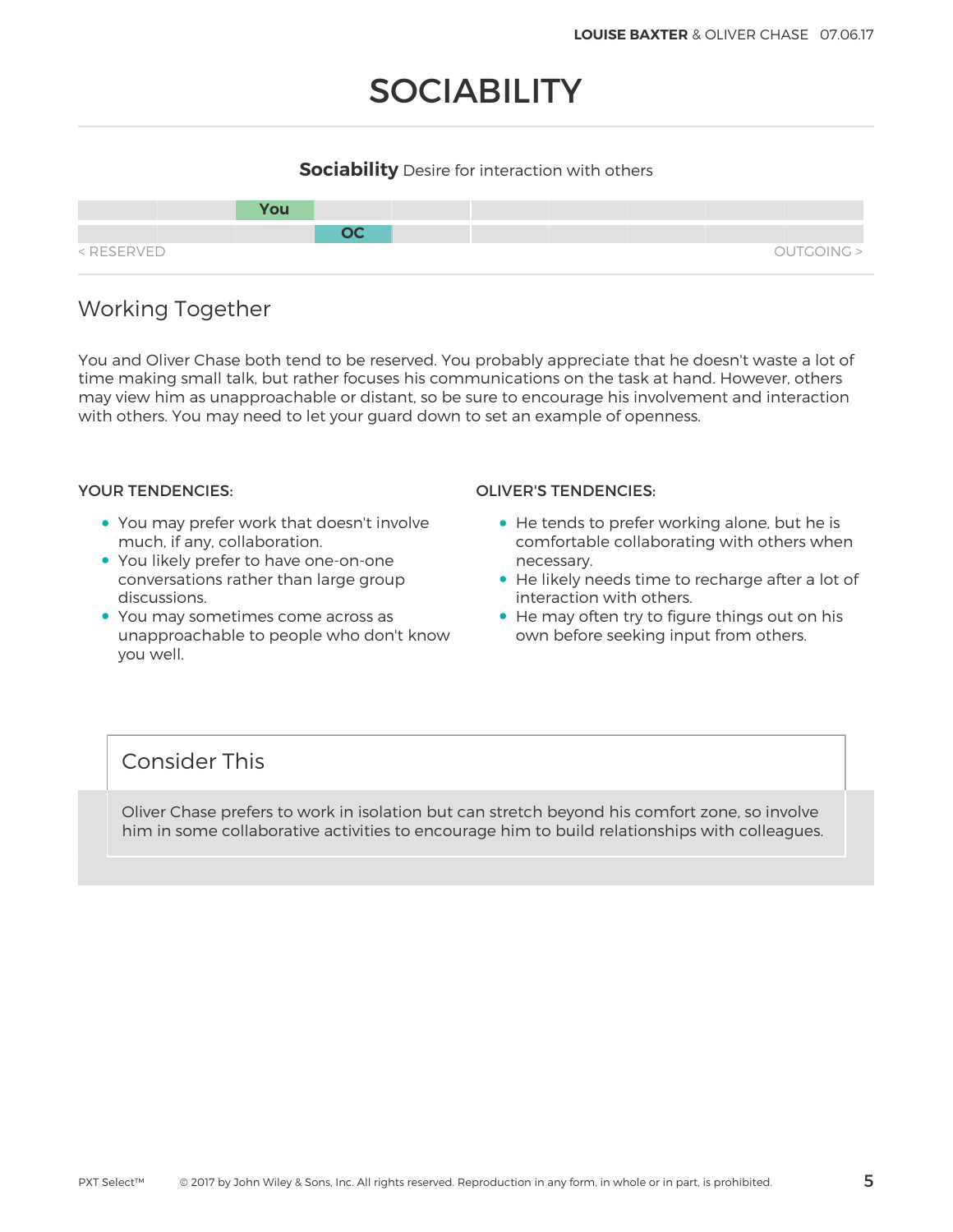# **CONFORMITY**

### **Conformity** Attitude on policies and supervision



# Working Together

You tend to be somewhat strong-willed while Oliver Chase tends to be somewhat compliant. You may appreciate that he tends to respect and cooperate with your authority, even if he disagrees with you. Most likely, he is willing to accept your supervision and works well within the bounds of managerial constraints and restrictions. He is less willing than you are to bend the rules, so to obtain his full cooperation, you'll have better results by referencing established policies or processes.

- You prefer to set your own course, but you're generally willing to comply with directives from those in authority.
- You may resist those company guidelines or policies you disagree with.
- You may sometimes become defensive when receiving criticism from those in authority.

#### YOUR TENDENCIES: OLIVER'S TENDENCIES:

- He tends to follow established policies and regulations, but may occasionally express disagreement if something strikes him as wrong or impractical.
- He is fairly open to feedback and constructive criticism.
- He probably doesn't mind being closely supervised.

## Consider This

Oliver Chase only challenges the status quo when something truly seems amiss to him, so with encouragement, he could be an asset in helping you identify problematic policies and procedures.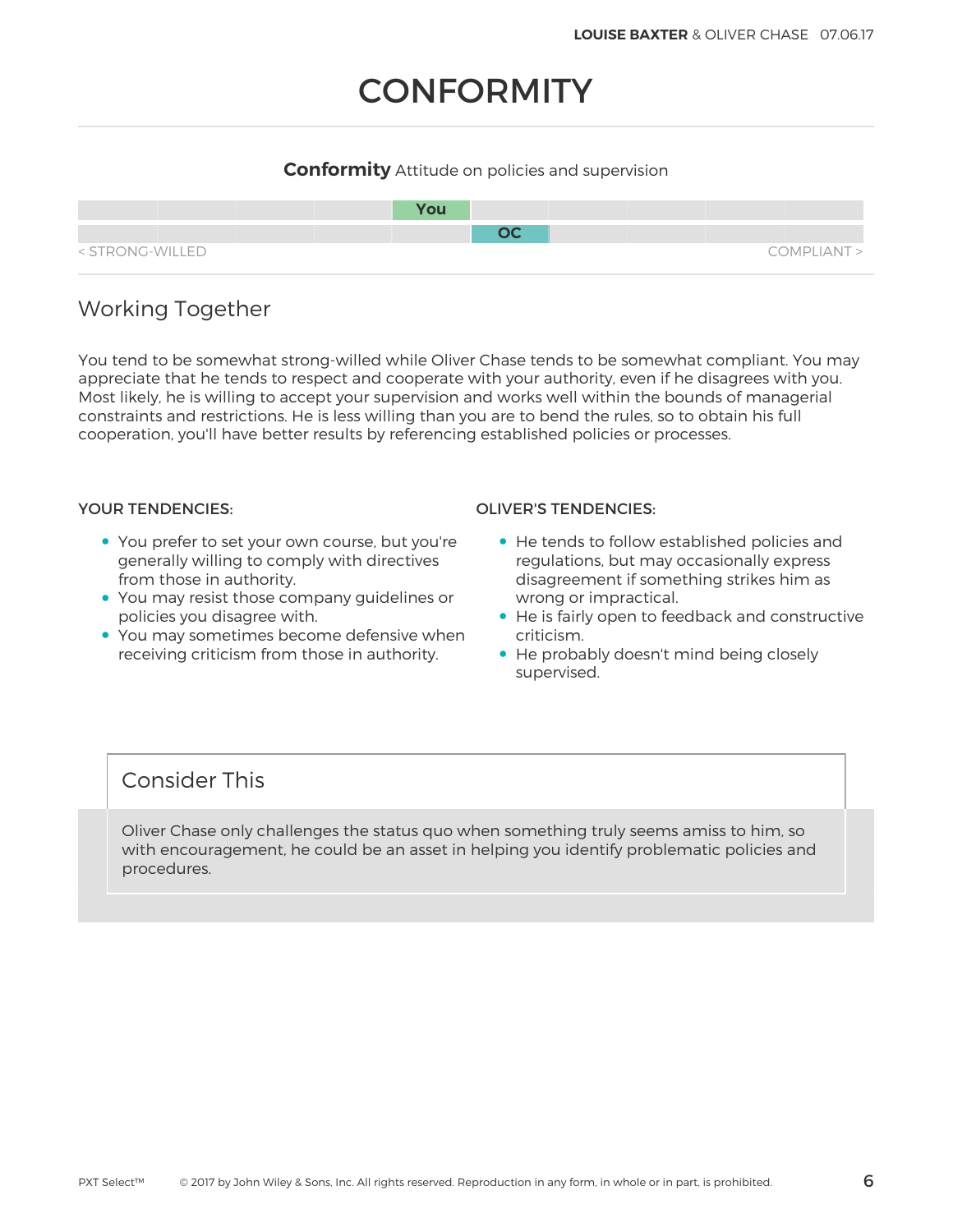# **OUTLOOK**

### **Outlook** Anticipation of outcomes and motives



# Working Together

You tend to be somewhat trusting while Oliver Chase tends to be very skeptical. You probably appreciate his tendency to weigh consequences and pinpoint inefficiencies. However, he can be hesitant in supporting viable ideas, and at times, his staunch skepticism could hinder progress. On the other hand, you tend to be relatively optimistic and accepting in nature. While he may appreciate you giving him the benefit of the doubt, being overly optimistic could cost you some credibility with him.

- You likely believe that people generally have good intentions.
- You tend to expect things to go reasonably well.
- You may, at times, be enthusiastic about change and unexpected challenges.

#### YOUR TENDENCIES: OLIVER'S TENDENCIES:

- He resists new approaches until he can be convinced they're likely to work.
- He tends to scrutinize new ideas to search for potential problems and risks.
- He may sometimes come across as pessimistic and overly critical to others.

## Consider This

Get Oliver Chase's help thinking through the implications of new ideas, but don't let him stifle the creativity or enthusiasm of those around him.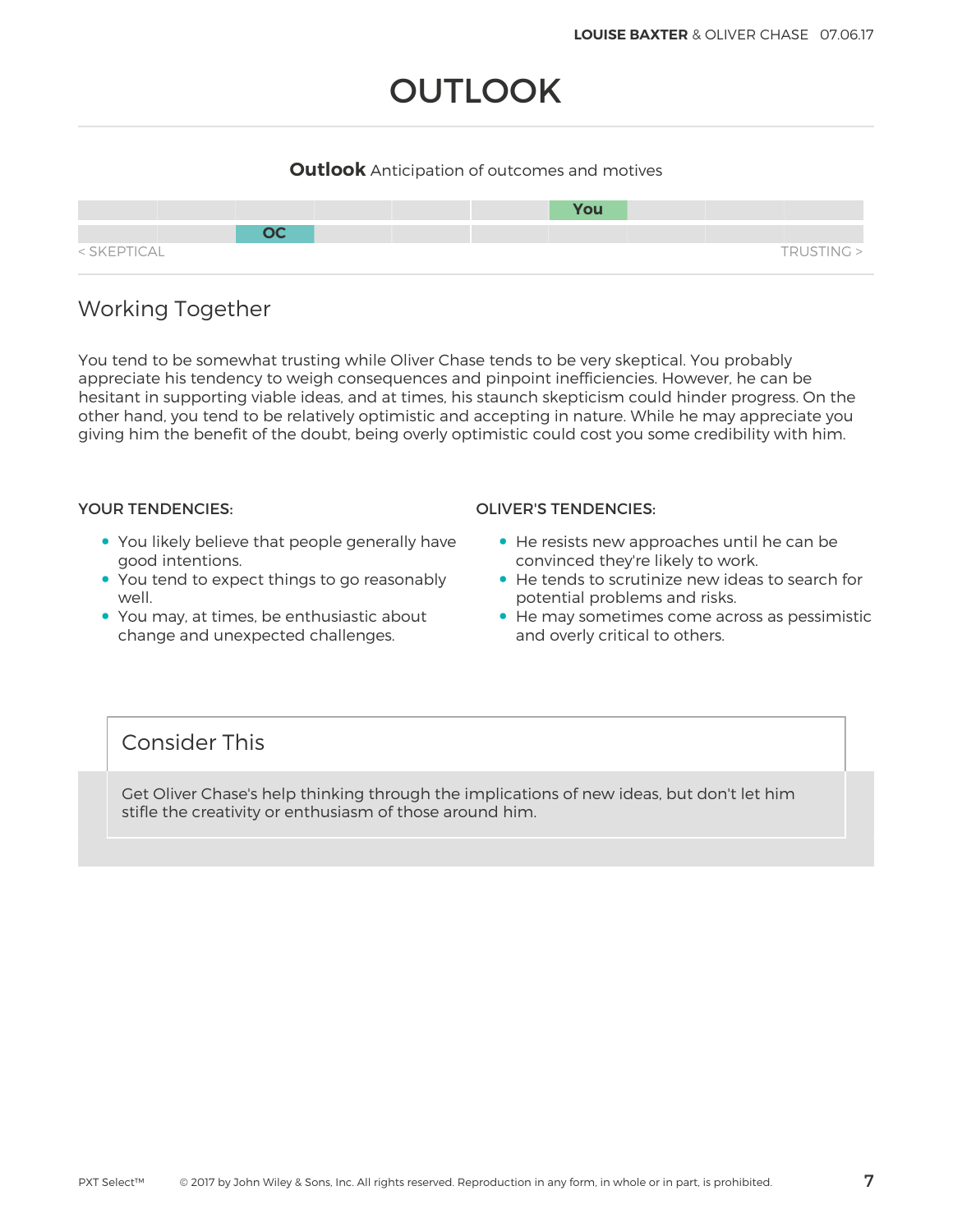# DECISIVENESS

### **Decisiveness** Use of speed and caution to make decisions



# Working Together

You tend to be somewhat bold when it comes to decision making while Oliver Chase tends to be somewhat deliberate. You may appreciate that he takes time to gather information before drawing conclusions. However, at times, he may be hesitant to come to a firm solution, especially when he is under particular stress. He will likely use whatever time appears to be allotted to contemplate, so when urgency is required, be sure to set firm deadlines for making a final decision.

- You are likely comfortable responding to situations and solving problems in a timely manner.
- You are generally quick to make decisions, even when there is not a lot of information available.
- You tend to make decisions quickly but can slow down when careful deliberation is required.

#### YOUR TENDENCIES: OLIVER'S TENDENCIES:

- He prefers to consider all available information and advice before making decisions.
- He prefers to move cautiously but can make quick decisions when necessary.
- He may find it difficult to make quick decisions under pressure.

## Consider This

Give Oliver Chase sufficient time to weigh the information when a decision is required, but help him understand the downside of overthinking decisions.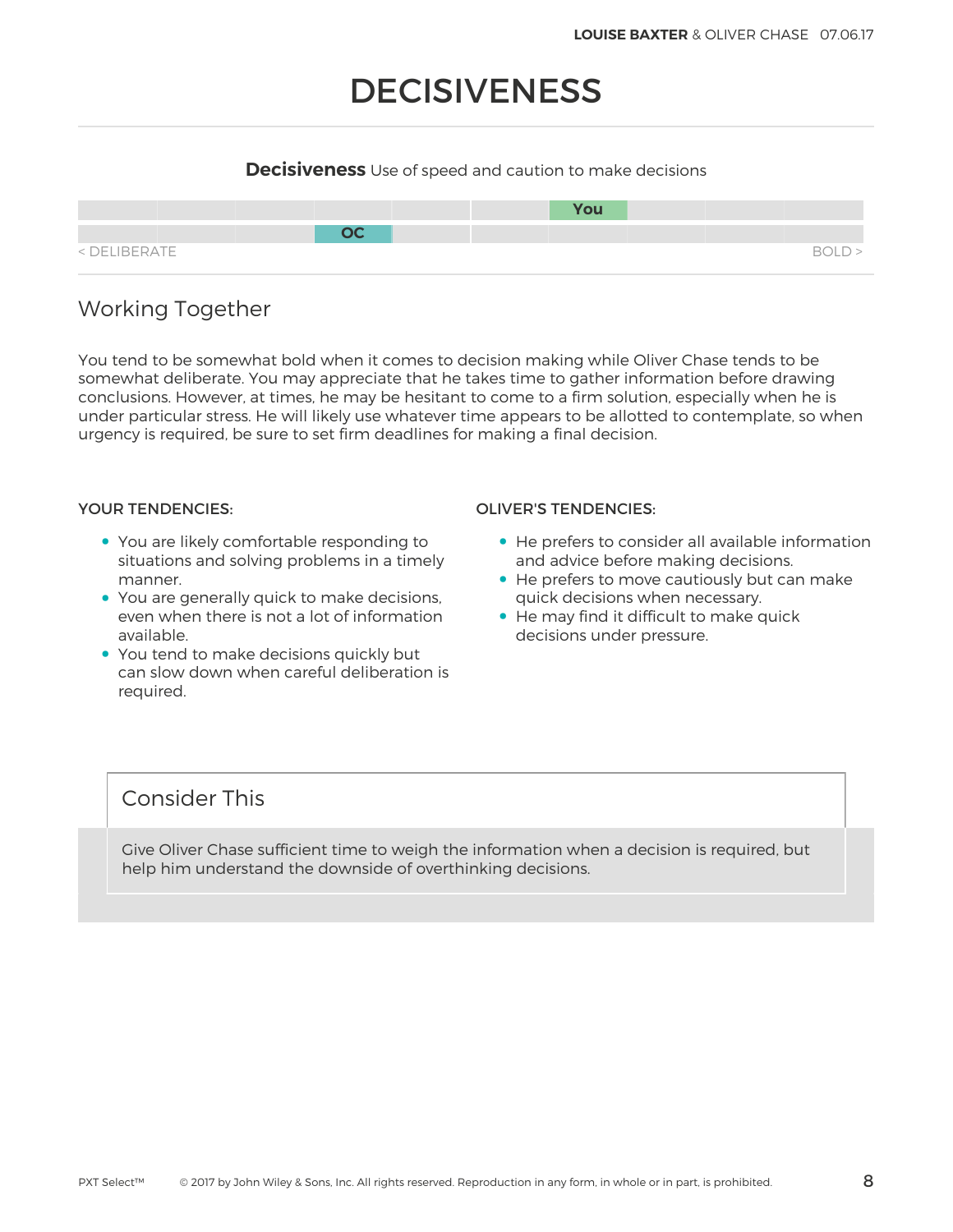# ACCOMMODATION

### **Accommodation** Inclination to tend to others' needs and ideas

|             | <b>You</b> |             |
|-------------|------------|-------------|
|             | nr.        |             |
| < STEADFAST |            | AGREEABLE > |

# Working Together

You and Oliver Chase both tend to be somewhat steadfast in your viewpoints. You can probably identify with his sense of resolve and tendency to stand by his principles. You probably appreciate that he is usually willing to express an opposing view if necessary. However, at times, he may focus on his own agenda and appear uncooperative when you or others disagree with him. And because you share this trait, the two of you may be reluctant to reach compromises.

- You will usually listen to others' perspectives but will stand by your position if you disagree.
- You are willing to yield when required by circumstances or when convinced by others.
- You won't go along with an idea you disagree with just to maintain harmony.

#### YOUR TENDENCIES: OLIVER'S TENDENCIES:

- He will usually listen to others' perspectives but will stand by his position if he disagrees.
- He is willing to yield when required by circumstances or when convinced by others.
- He won't go along with an idea he disagrees with just to maintain harmony.

## Consider This

Oliver Chase's tendency to stand up for his principles can be an asset, but make sure this tendency doesn't cause him to overlook valuable opportunities to cooperate and compromise.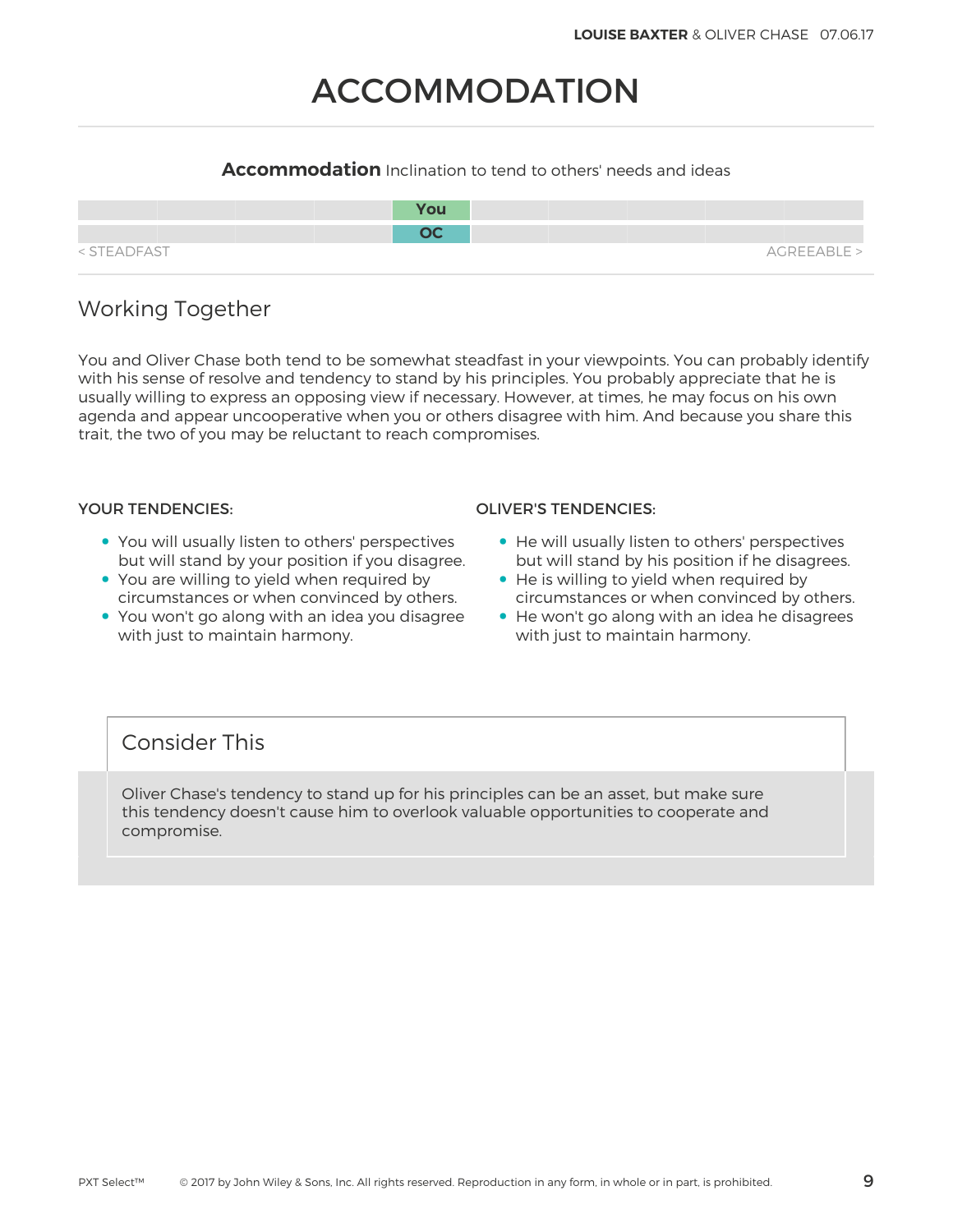# INDEPENDENCE

### **Independence** Level of preference for instruction and guidance



# Working Together

You and Oliver Chase both tend to be somewhat autonomous. You may identify with his tendency to be fairly self-sufficient and desire to decide his own course of action. Since you tend to be independent, you may naturally leave others to their own devices a lot of the time, and this will likely be appreciated by Oliver Chase. However, he may occasionally need more guidance and instruction. Allow him a degree of freedom in his work, but conduct regular check-ins to be sure that you're aligned.

- You are likely fairly self-sufficient.
- You appreciate having the freedom to determine how best to accomplish tasks and objectives.
- You may occasionally prefer to consult with others on the most critical assignments.

#### YOUR TENDENCIES: OLIVER'S TENDENCIES:

- He is likely fairly self-sufficient.
- He appreciates having the freedom to determine how best to accomplish tasks and objectives.
- He may occasionally prefer to consult with others on the most critical assignments.

## Consider This

Give Oliver Chase the freedom to carry out his work, but check in periodically to provide some direction.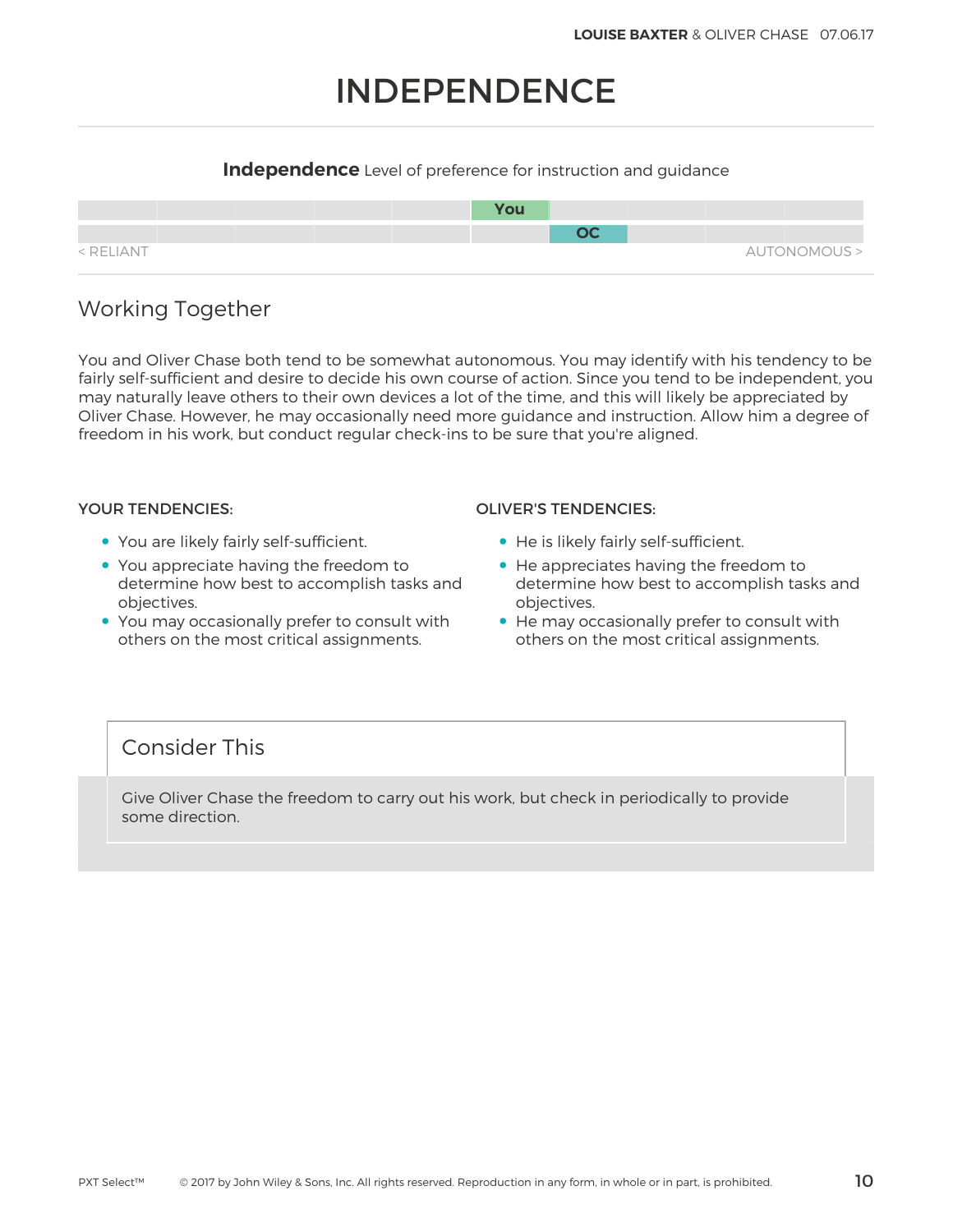# **JUDGMENT**

### **Judgment** Basis for forming opinions and making decisions



# Working Together

You and Oliver Chase both tend to be factual. You may identify with his tendency to make logical decisions using evidence and facts to back up his choices. Like you, he will go out of his way to gather relevant information, especially if the decision is an important one. However, the two of you exceedingly rely on objective data when determining appropriate solutions, and you may get bogged down in the hard facts without considering the importance of gut feelings and personal experience.

- You tend to take a logical, fact-based approach to decision making.
- You sometimes let your own subjective experiences guide your choices.
- You are not often swayed by emotional pleas.

#### YOUR TENDENCIES: OLIVER'S TENDENCIES:

- He tends to bring a very analytical approach to decision making.
- He rarely lets emotional arguments influence his decisions.
- He may find it stressful when forced to make decisions without the benefit of objective data.

## Consider This

Look to Oliver Chase when you need objective, fact-based decision making, but help him see the benefit of sometimes letting personal feelings and extenuating circumstances influence decisions.